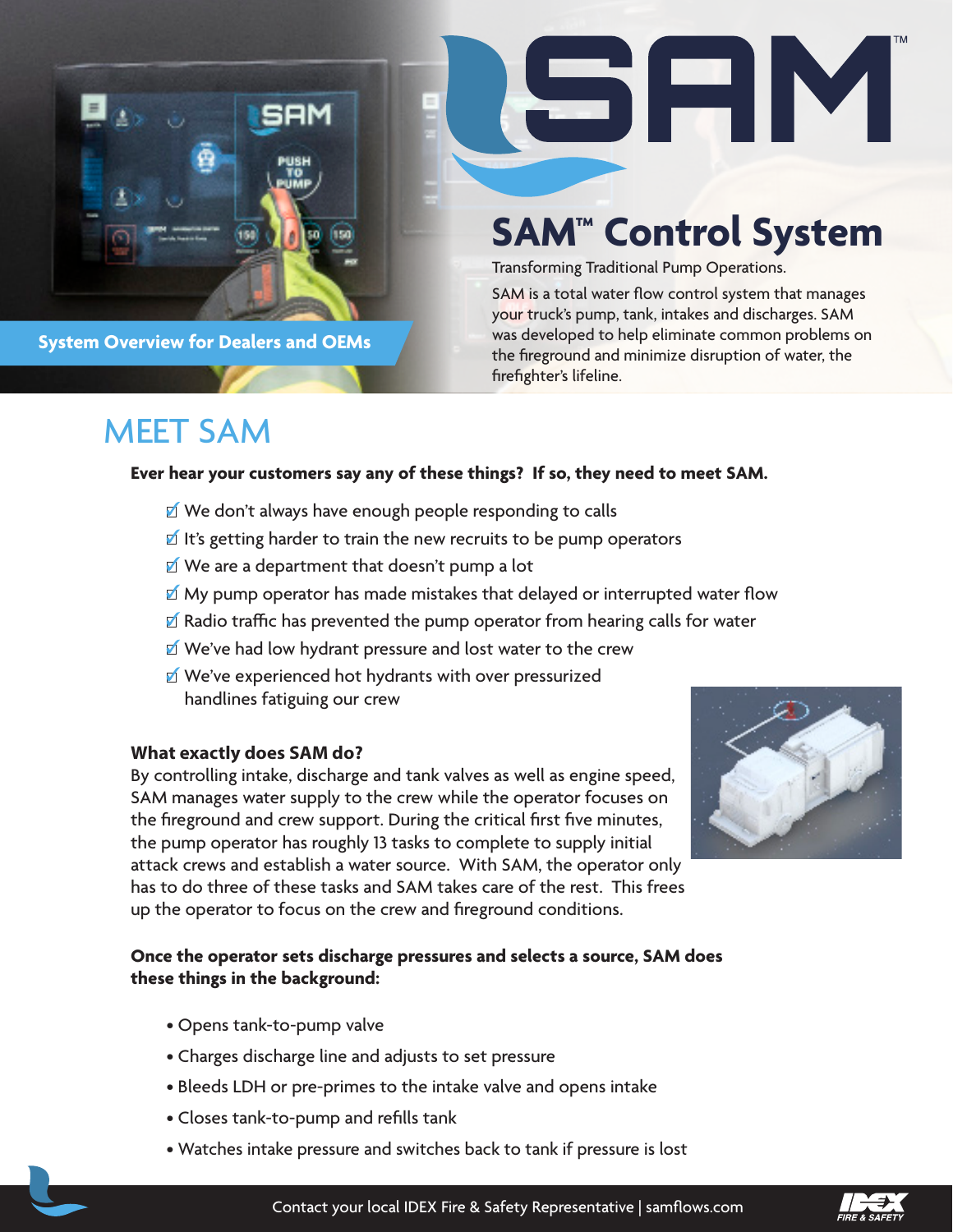#### **How SAM helps in the first five minutes**

Everyone knows how critical the first five minutes are when you arrive on an active fire scene. During these first five minutes it is critical to get water to the crew and establish a water supply as the tank is emptying. SAM helps by reducing the number of tasks the operator has to complete during this critical time so that focus can be shifted to the scene and the crew.

|                                                                             | <b>OPERATOR TASKS</b><br><b>WITHOUT SAM</b> | <b>OPERATOR TASKS</b><br><b>WITH SAM</b> |
|-----------------------------------------------------------------------------|---------------------------------------------|------------------------------------------|
| <b>Initial Attack Phase</b>                                                 |                                             |                                          |
| Open tank-to-pump                                                           | X                                           |                                          |
| Set pressure governor to PSI                                                | X                                           |                                          |
| (Select line and give SAM<br>set pressure)                                  |                                             |                                          |
| Open first discharge                                                        | X                                           |                                          |
| Adjust governor setting to<br>desired discharge pressure                    | X                                           |                                          |
| (Select line and give SAM<br>set pressure)                                  |                                             |                                          |
| Opens second discharge                                                      | X                                           |                                          |
| Adjust valve to obtain<br>desired pressure                                  | X                                           |                                          |
| <b>Establish Water Source</b>                                               |                                             |                                          |
| (Tell SAM to transition to hydrant)                                         |                                             |                                          |
| <b>Bleed LDH</b>                                                            | X                                           |                                          |
| Slowly open intake valve to<br>minimize disruption to<br>discharge pressure | X                                           |                                          |
| If hydrant pressure is too<br>high, gate discharge valves                   | X                                           |                                          |
| Close tank-to-pump                                                          | X                                           |                                          |
| Open tank fill valve and refill tank                                        | X                                           |                                          |
| Check discharge 1 and 2<br>and feather as needed                            | X                                           |                                          |
| Close tank fill valve once<br>tank is full                                  | X                                           |                                          |





**13** tasks  $\begin{matrix} 3 \\ 3 \end{matrix}$  tasks = time to focus on the crew and fireground



Traditional Pump Panel Pump Panel with SAM

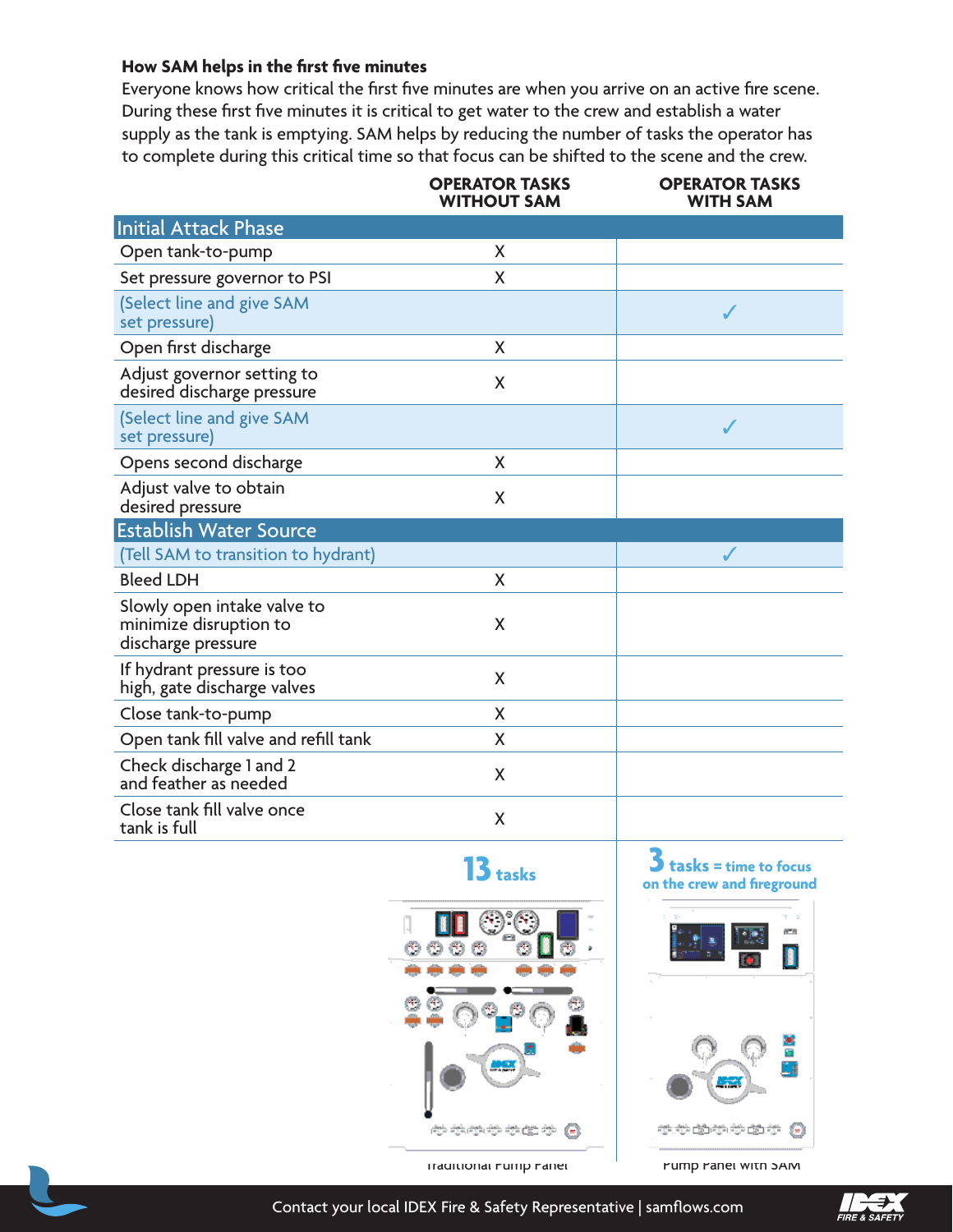# SAM OPERATOR INTERFACES

#### **Two Operator Interfaces for complete control of your water flow**

The SAM control system provides complete control of water to and from the pump with two interfaces, the SAM control center and the pump controller.



• Intake, tank and discharge control

• CAFs and foam operation when Class 1 SmartCAFS or SmartFOAM is installed

### **Control Center Pump Controller**



- Governor functions
- Tank-to-pump and Tank-to-valve control
- Pump Health
- Engine data



• Throttle control • System Idle

### **SAM CONTROL CENTER**

At a glance, the operator has a snapshot of intakes, discharges and tank status and can quickly and efficiently manage their water flow on the SAM control center. The control center is the primary control interface and during most operations it is the only screen the pump operator will need to use.



Contact your local IDEX Fire & Safety Representative | samflows.com